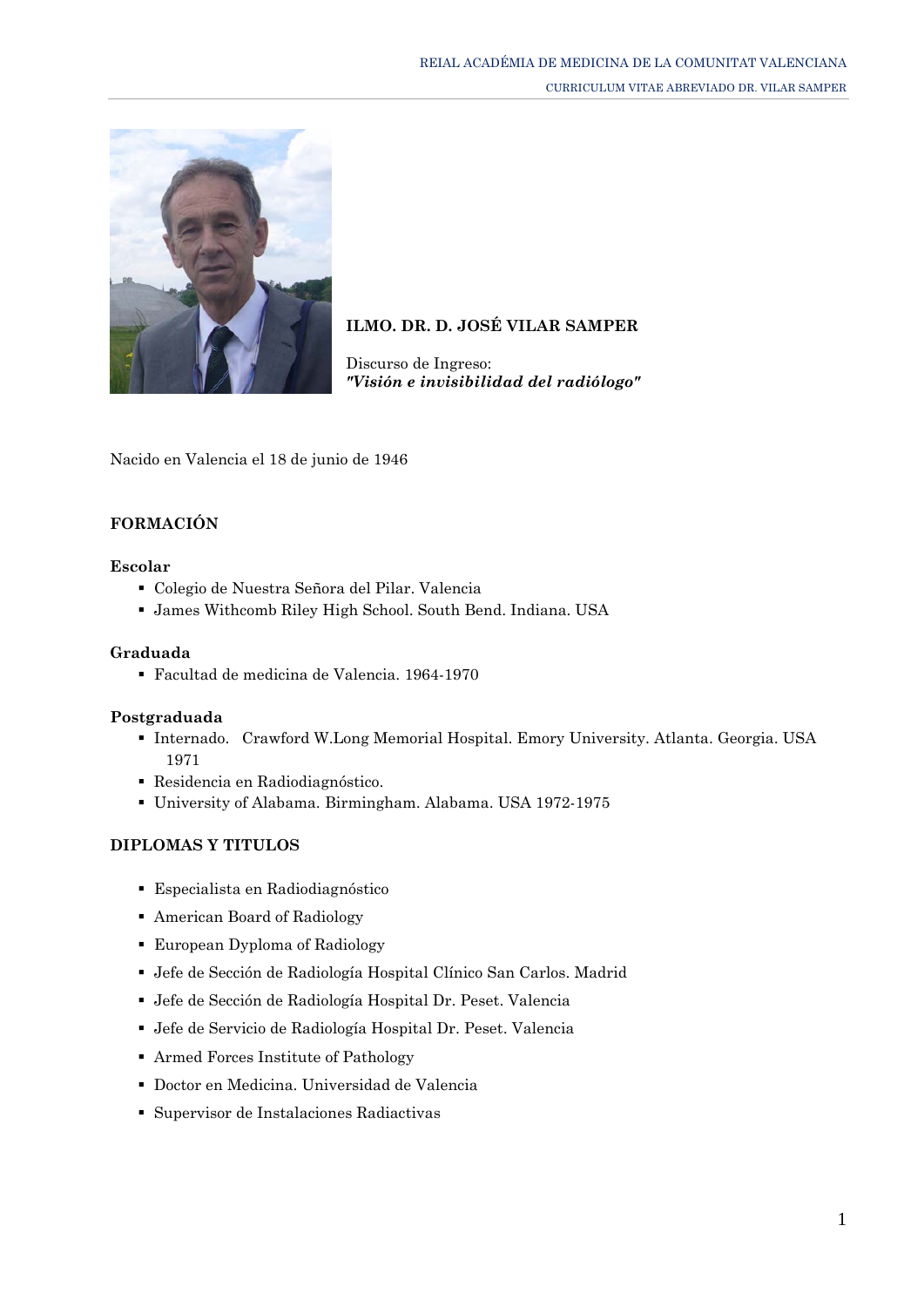### **TRABAJO/OPOSICIONES**

- Jefe de Sección de Radiología Hospital San Carlos. Universidad Complutense de Madrid 1976
- Jefe de Sección de Radiología Hospital General Sanjurjo. Valencia 1978
- Jefe de Servicio de Radiología. Hospital Dr Peset. Valencia 1981

### **DOCENCIA**

- Profesor de la Escuela de Técnicos Hospital San Carlos. Madrid 1976
- Profesor Asociado del Departamento de Medicina de la Universidad de Valencia 1988-2004

#### **INVESTIGACION**

- Tesis Doctoral en la Universidad de Valencia 1990: Cum laude
- Investigador principal en dos proyectos FIS
- Investigador principal en proyecto REMOD. 2010
- Investigador principal en proyecto internacional multicentrico:
	- o *A Phase 4 Randomized, Double-blind Study Comparing Patient Comfort and Safety between Iodixanol 320 mg I/mL and Iopamidol 370 mg I/mL in Patients Undergoing Contrast-Enhanced Computed Tomographic (CECT) Imaging of the Abdomen/pelvis*
- Codirector de un ensayo clínico fase 4
- Director de cuatro tesis doctorales
- European Study of Forsteo (EUROFORS). Lilly.

#### **LIBROS Y CAPITULOS DE LIBROS**

- Vilar J, Martí- Bonmatí L: "Resonancia Magnética: Diagnostico por imagen". Salvat Editores 1992
- Sopena, Vilar, Martí-Bonmatí: "Algoritmos en diagnostico por imagen": Masson 1996
- Atlas de Resonancia Magnética. Mallinkrodt. 1992
- Caceres y cols "Radiología de Torax: Caceres. Doyma 1995
- Vilar J y Ripollés T: Técnicas de imagen en el tubo digestivo y páncreas. En; Rodes y Guardia. Ed Masson 2ª edición. 2004
- Sopena, Vilar, Martí-Bonmatí: "Algoritmos en diagnostico por imagen": Masson 2006
- Radiología en Urgencias: Oleaga Zufíria, Laura; Cura Rodríguez, José Luis del (Ed. Médica Panamericana, S.A.) J.Vilar Tromboembolismo pulmonar y trombosis venosa profunda. 2006
- Catalogo de procedimientos en radiología. Consellería de Sanitat Comunitat Valenciana. 2000 y 2003.
- Radiología Esencial (En prensa). Sociedad Española de Radiología.
- El Mediastino. Vilar J, Andreu J. Alveolar Pattern. En Comparative Interpretation of CT and standard radiography of the chest [Coche et al. Sprenger. 2011.](http://www.diazdesantos.es/libros/buscador/index_avanzado.php?cod_autor=483508&autor=Coche,%20Emmanuel%20E.)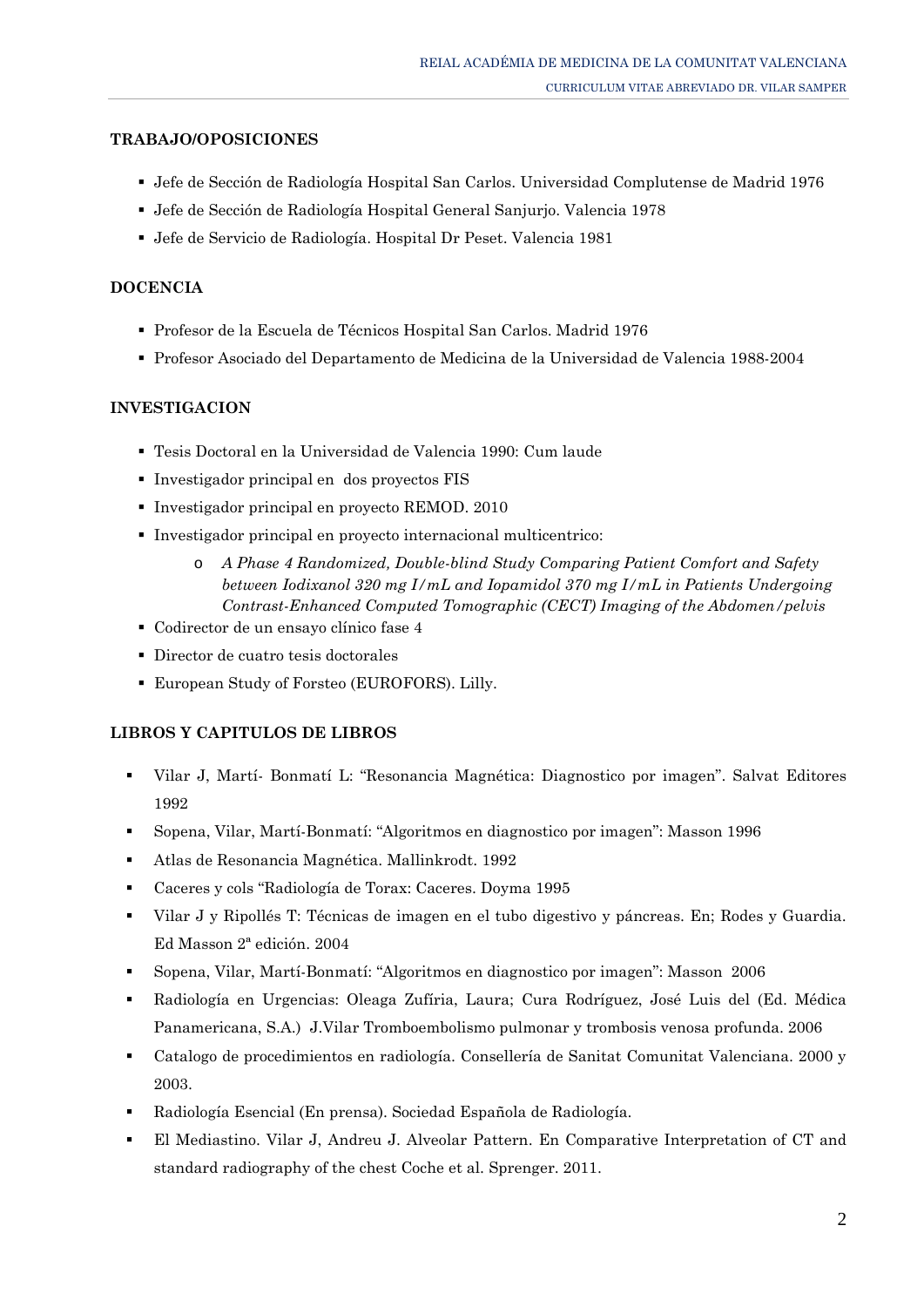## **ARTICULOS**

- **23 Publicaciones Nacionales.**
- **20 Publicaciones internacionales**

## **CITACIONES MEDLINE: (Junio 2006)**

1: AJR Am J Roentgenol. 2005 Nov;185(5):1234-6. Epipericardial fat necrosis: radiologic diagnosis and follow-up. Pineda V, Cáceres J, Andreu J, Vilar J, Domingo ML. PMID: 16247140 [PubMed - indexed for MEDLINE]

2: Eur J Radiol. 2004 Aug;51(2):102-13. Radiology of bacterial pneumonia. Vilar J, Domingo ML, Soto C, Cogollos J. Radiology Department, Hospital Universitario Doctor Peset, Valencia, Spain. vilar jlu@gva.es PMID: 15246516 [PubMed - indexed for MEDLINE]

3: Eur J Radiol. 2001 Oct;40(1):54-63.

Utility of intrarenal Doppler ultrasound in the diagnosis of renal artery stenosis.

Ripollés T, Aliaga R, Morote V, Lonjedo E, Delgado F, Martínez MJ, Vilar J.

Department of Radiology, Dr. Peset Hospital, 21 Gaspar Aguilar avenue, 46017 Valencia, Spain. ripolles\_tom@san.gva.es

PMID: 11673009 [PubMed - indexed for MEDLINE]

4: Radiology. 1998 Jan;206(1):253-60.

Comment in: Radiology. 1998 Nov;209(2):588-9.

Breast cancer screening: first round in the population-based program in Valencia, Spain. Collaborative Group of Readers of the Breast Cancer Screening Program of the Valencia Community. Vizcaíno I, Salas D, Vilar JS, Ruiz-Perales F, Herranz C, Ibáñez J. Department of Radiology, University Hospital Dr Peset, Valencia, Spain. PMID: 9423680 [PubMed - indexed for MEDLINE]

5: Actas Urol Esp. 1995 Apr;19(4):281-7.

[Extracorporeal lithotripsy: comparative study with magnetic resonance, ultrasonography, and nuclear medicine of short-term renal changes produced by piezoelectric and electrohydraulic equipment] [Article in Spanish]

Vilar J, Torrijo C, Marti-Bonmati L, Caballero E, Palop C, Sanjuan C, Martínez M. Servicio de Radiodiagnóstico, Hospital Dr. Peset, Valencia. PMID: 8815652 [PubMed - indexed for MEDLINE]

6: Abdom Imaging. 1994 Nov-Dec;19(6):561-3. Regional lymphadenopathies in patients with renal calculi: analysis with ultrasound and MRI. Vilar J, Martí-Bonmatí L, Torrijo C, Palop C, Urbano F. Department of Diagnostic Radiology, Hospital Dr Peset, Valencia, Spain. PMID: 7820036 [PubMed - indexed for MEDLINE]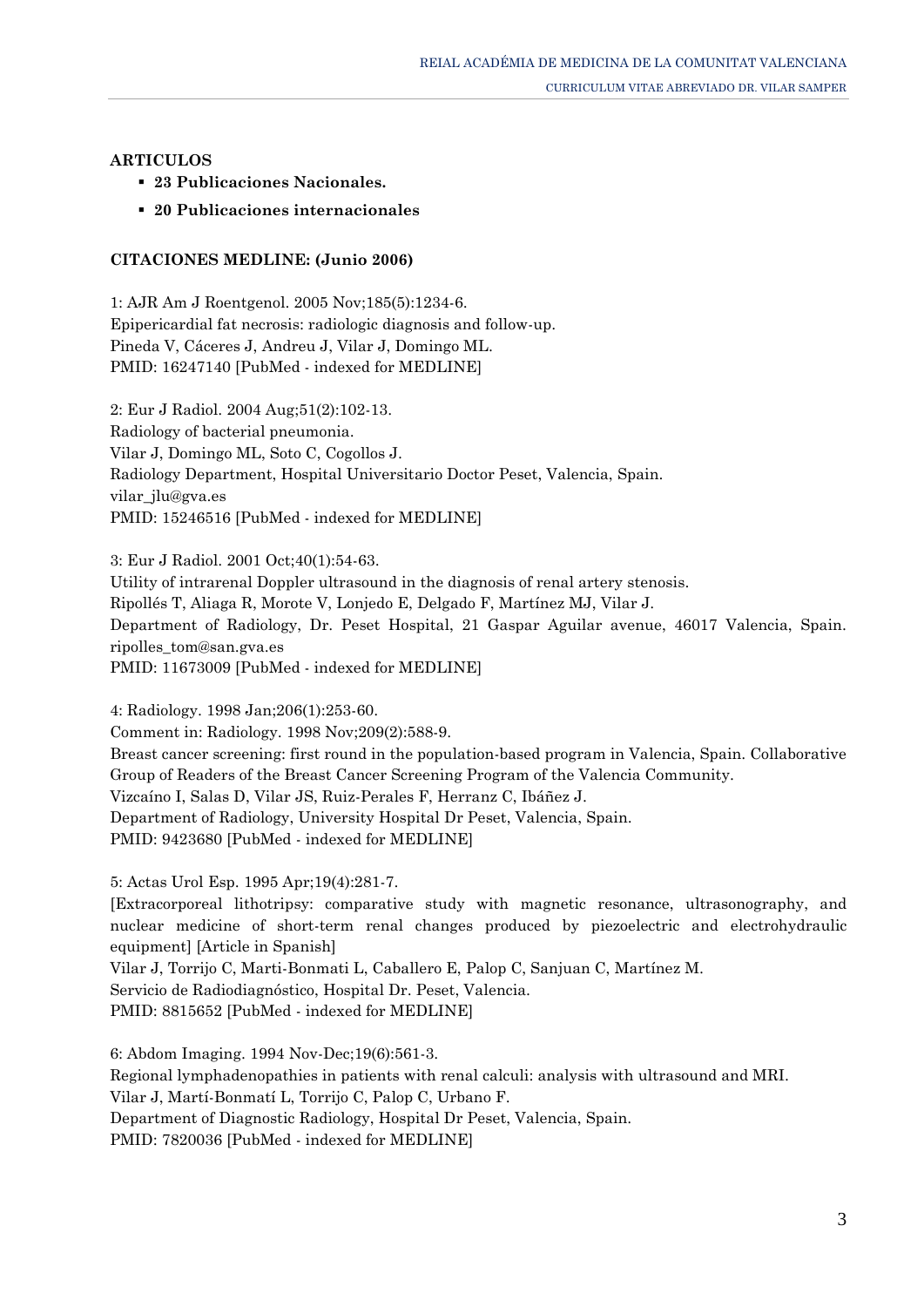7: Radiology. 1993 Jul;188(1):37-43. Chronic hepatitis and cirrhosis: evaluation by means of MR imaging with histologic correlation. Martí-Bonmatí L, Talens A, del Olmo J, de Val A, Serra MA, Rodrigo JM, Ferrández A, Torres V, Rayón M, Vilar JS. Department of Diagnostic Radiology, Hospital Dr Peset, Valencia, Spain. PMID: 8511317 [PubMed - indexed for MEDLINE]

8: J Magn Reson Imaging. 1993 May-Jun;3(3):543-6. Brodie abscess: MR imaging appearance in 10 patients. Martí-Bonmatí L, Aparisi F, Poyatos C, Vilar J. Department of Diagnostic Radiology, Hospital Dr Peset, Valencia, Spain. PMID: 8324315 [PubMed - indexed for MEDLINE]

9: Pharm Weekbl Sci. 1992 Dec 11;14(6):349-52. Administration of oral chloral hydrate to paediatric patients undergoing magnetic resonance imaging. Ronchera CL, Martí-Bonmatí L, Poyatos C, Vilar J, Jiménez NV. Department of Pharmacy, Hospital Dr. Peset, Valencia, Spain. PMID: 1475173 [PubMed - indexed for MEDLINE]

10: J Comput Assist Tomogr. 1991 Jul-Aug;15(4):539-41. Lesion/fat intensity ratio in MR characterization of hepatic masses. Marti-Bonmati L, Torrijo C, Vilar J, Ronchera C, Paniagua JC, Talens A. Department of Diagnostic Radiology, Dr. Peset Hospital, Valencia, Spain. PMID: 1648111 [PubMed - indexed for MEDLINE]

11: Radiographics. 1991 Mar;11(2):333-5. General case of the day. Myxoid liposarcoma. Vilar JS, Martí-Bonmati L, Poyatos CR, Ferrer R. Department of Radiology, Hospital Doctor Peset, Valencia, Spain. PMID: 2028068 [PubMed - indexed for MEDLINE]

12: Magn Reson Imaging. 1991;9(2):259-61. High density barium sulphate as an MRI oral contrast. Marti-Bonmati L, Vilar J, Paniagua JC, Talens A. Department of Diagnostic Radiology, Hospital Dr Peset, Valencia, Spain. (spin-echo T1-weighted, spin-echo T2-weighted and STIR). This characteristic is PMID: 2034060 [PubMed - indexed for MEDLINE]

13: Gastrointest Radiol. 1989 Spring;14(2):155-7. Lipoma of the liver: US, CT, and MRI appearance. Martí-Bonmatí L, Menor F, Vizcaino I, Vilar J. Department of Radiology, Hospital, Dr. Peset, Valencia, Spain. Ultrasonography\* PMID: 2651197 [PubMed - indexed for MEDLINE]

14: Eur Urol. 1983;9(3):189-90. Hemangioma of the kidney. Ferrer-Roda J, Sanjuan C, Vilar J, Villanueva A, Baeza R. PMID: 6861826 [PubMed - indexed for MEDLINE]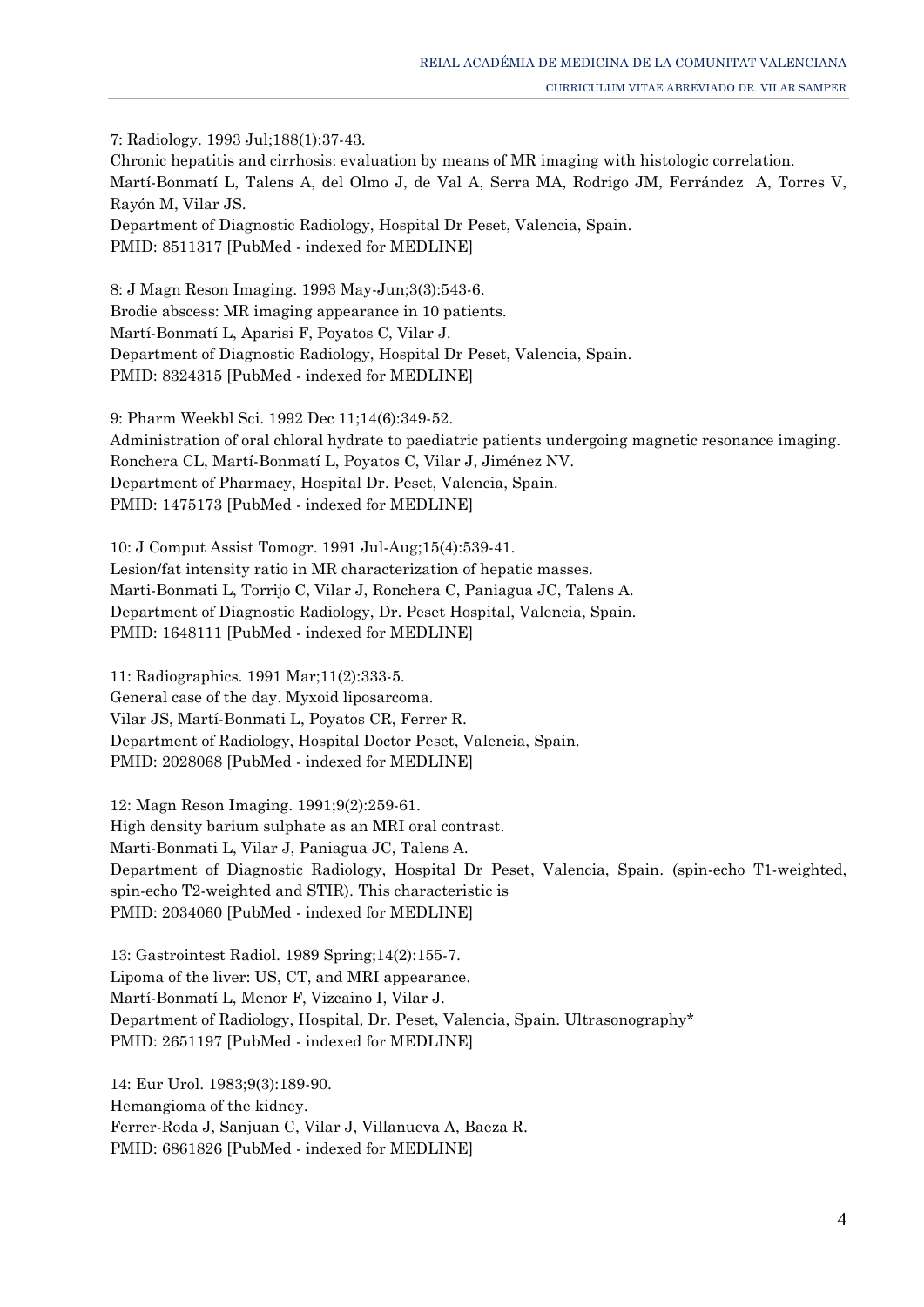15: Skeletal Radiol. 1980;5(3):197-9. Case report 124: pseudotumor of fibula secondary to thrombocytopenic purpura. Vilar J, Parra JL, Monzo E. Publication Types: Case Reports PMID: 7193911 [PubMed - indexed for MEDLINE]

16: Br J Radiol. 1979 Jul;52(619):536-57. Selective angiography in renal and peri-renal inflammatory lesions: correlation with histopathology. Jander HP, Vilar JS, Kashlan BM, Witten DM. PMID: 465939 [PubMed - indexed for MEDLINE]

17: Vizcaíno Esteve I, Vilar Samper J, Ruiz Perales F. [Analysis of interval cancers in the Program of Early Diagnosis of Cancer of the Breast of the Community of Valencia. Group of Readers of the Prevention Units of Cancer of the Breast] Rev Clin Esp. 1996 Oct;196(10):703-5. Spanish. PMID: 9005474 [PubMed - indexed for MEDLINE]

18: Núñez González L, Sánchez-Martínez F, Gil Aguado M, Morales Pérez R, Álvarez J, De La Serna J, Vilar Samper J, Collantes Puertas P, Sáez Martin L, Hernández Díaz, Roldán Pascual T. [Pulmonary embolectomy with extracorporeal circulation. Apropos of a successfully operated case] Rev Esp Cardiol. 1978;31(4):453-7. Spanish. No abstract available. PMID: 694177 [PubMed - indexed for MEDLINE]

## **37 COMUNICACIONES A CONGRESOS.**

## **PONENCIAS A CONGRESOS**

## **Más de 100 ponencias en cursos, congresos nacionales e internacionales. Destacan:**

- European Congress of Radiology: Viena:
- Normal Variants that may simulate disease in the chest: 2000
- Interactive session: Chest 2002
- **Interactive Session Chest: 2003**
- **Interactive Session. Chest: 2004**
- Interactive Session. Chest: 2005
- Interactive Session. Chest: 2006
- **Interactive Session. Chest: 2007**
- **Interactive Session. Chest: 2008**
- European Society of Thoracic imaging: (ESTI)
- Magnetic Resonance of the Chest: Wurzburg 1998
- Mediastinal masses: Barcelona 2000
- Cysts and cyst like lesions of the Mediastinum: Roma. 2001
- Lung Cancer Staging: Prague 2006
- CAD in Lung Cancer. Nice. 2008.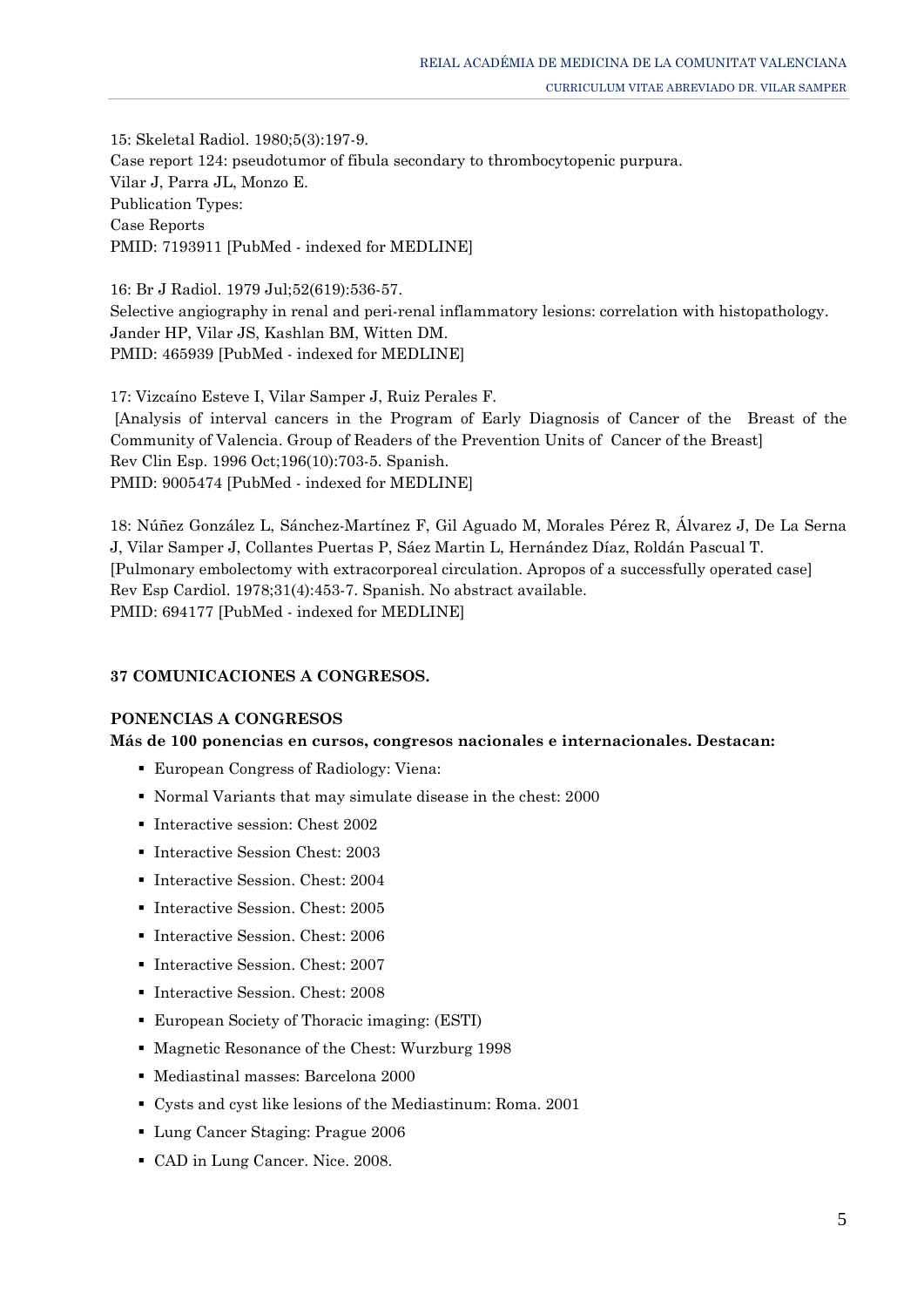### **Congresos de la Sociedad Española de Radiología:**

- Tromboembolismo pulmonar: Madrid 2000
- Docencia en radiología: Las Palmas 2002
- Sesión Interactiva. Gestión. Sevilla 2008

### **Cursos de Gestión y Calidad:**

- Justificación de pruebas radiológicas: Madrid 2002 y Murcia 2004
- Docente invitado del Internacional Radiology course in Davos. 2003 y 2007

### **ORGANIZACIÓN DE CURSOS- CONGRESOS**

- Presidente y organizador científico del Congreso de Radiología de la Sociedad Española de Radiología (SERAM) Barcelona 1990
- Comité Científico del Congreso de Radiología de Las Palmas. 2002
- Organizador de 17 Symposiums y Jornadas de Radiología en el Hospital Doctor Peset.
- Miembro del Steering Comitee: Management in Radiology (European Society of Radiology). 2001-2002-2003-2004.
- Organizador de todos los Interactive lectures en el congreso de la European Society of Radiolgy. Viena 2009

## **OTROS MERITOS**

- Asesor del Ministerio de Sanidad 1983-1992
- Asesor de la Consellería de Sanidad de Valencia 1983-1996
- Editor Gestión y Calidad. Radiología 2010-2011
- Miembro del Consejo Asesor del Instituto Carlos III
- Miembro de la Junta directiva de la Sociedad española de Radiología
- Miembro del Comité de revisión del Fondo de Investigaciones Sanitarias (FIS)
- Miembro de la Comisión Nacional de Radiodiagnóstico.
- Revisor de las revistas Radiología, y European Journal of Radiology.
- Miembro del Comité Editorial de International Medical Image Registry.
- Miembro del Comité Científico de la Fundación Hospital Dr Peset.
- Miembro de las siguientes sociedades:
	- o Sociedad Española de Radiología. SERAM
	- o Radiological Society of North America RSNA
	- o American College of Radiology ACR (1975)
	- o European Thoracic Society (Fundador)
	- o Sociedad española de Ultrasonidos ( fundador)
	- o Sociedad española de Imagen torácica (SEIT) ( Fundador)
	- o Sociedad española de gestión en Radiología ( Fundador)